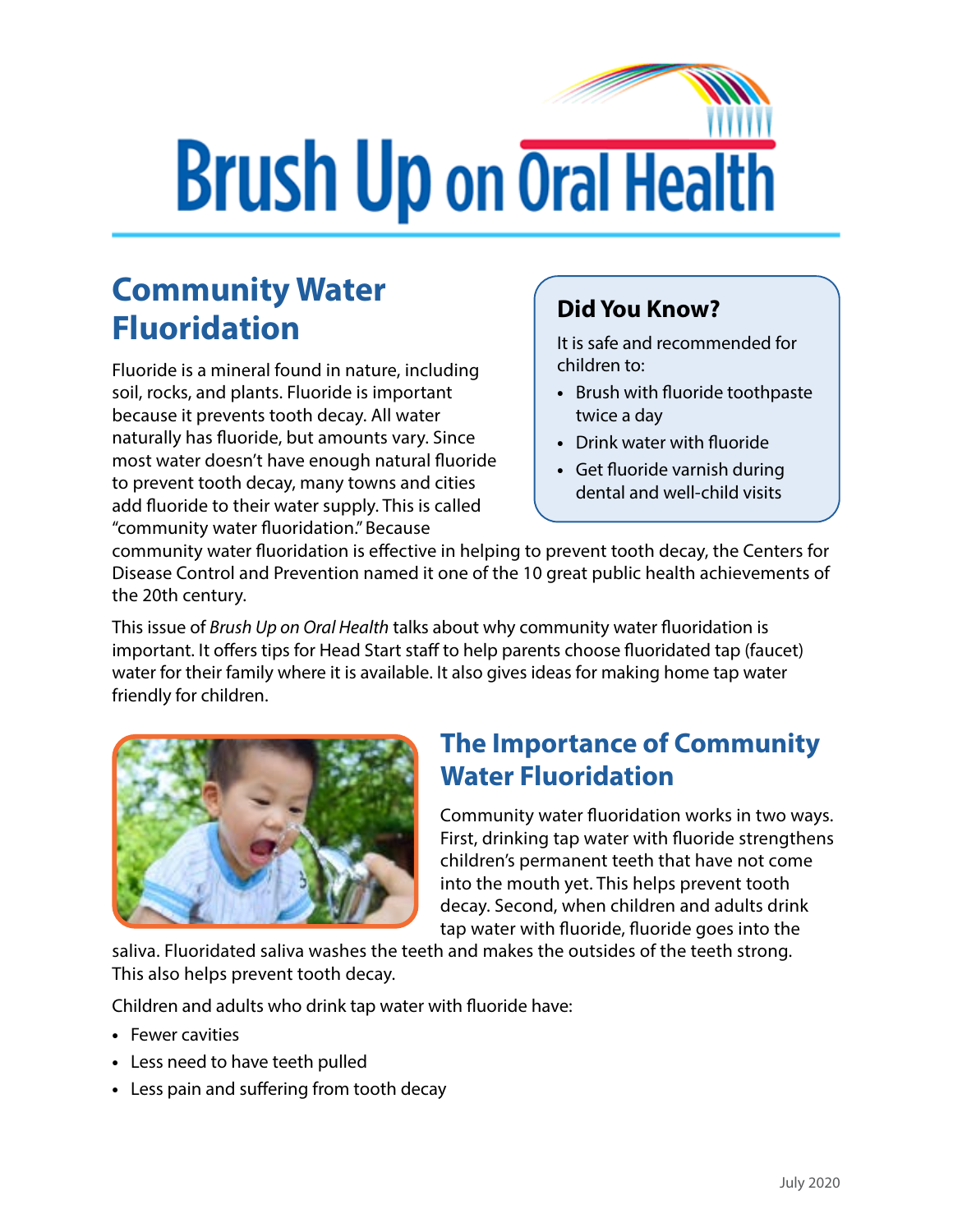#### **Strategies to Help Parents Choose Fluoridated Tap Water for Their Family**

- **• Teach parents about fluoride and fluoridated tap water.** Many parents have heard about fluoride and fluoridated water but don't know that it prevents tooth decay. Putting up posters about fluoridated tap water can motivate parents to talk about it. **[I Like My Teeth](https://eclkc.ohs.acf.hhs.gov/oral-health/article/i-my-teeth-fluoride-posters)** posters, also available in **[Spanish \(español\)](https://eclkc.ohs.acf.hhs.gov/es/salud-oral/articulo/posteres-sobre-el-fluor-me-gustan-mis-dientes)**, can be downloaded from the **[Early Childhood Learning and](https://eclkc.ohs.acf.hhs.gov/)  [Knowledge Center](https://eclkc.ohs.acf.hhs.gov/)**.
- **• Help parents find out if the family's water**   $\mathscr{A}$ pasta denta on flúoi **is fluoridated.** To find out if a family's water is  $\overline{a}$  usar hilo ntal también fluoridated, go to the U.S. Centers for Disease Control **COLLEGE DE CALERANDES** and Prevention's **[My Water's Fluoride](https://nccd.cdc.gov/DOH_MWF/Default/Default.aspx)** website. Choose your state and county to find a list of communities with fluoridated water. Your **[state oral health program](https://www.astdd.org/state-programs/)** can tell if your community water is fluoridated. State oral health programs can also help families on well water find out if their water has enough fluoride. If the well water doesn't have enough fluoride, encourage parents to talk to their dentist or doctor about a fluoride supplement (tablets or drops) for their child. See the **[February 2017](https://eclkc.ohs.acf.hhs.gov/sites/default/files/pdf/buoh-2017-02.pdf)** issue of Brush Up on Oral Health for more information about fluoride supplements, also available in **[Spanish \(español\)](https://eclkc.ohs.acf.hhs.gov/sites/default/files/pdf/buoh-2017-02-esp.pdf)**.

Health

K.

 $\mathscr{A}$ 

Drinking water with fluoride keeps teeth healthy and strong

**FLÚOR: COMBATE LAS CARIES** 

Strengthen your body: one glass at a time.

> No olvide enseñarles a<br>cepillarse los

Les está enseñando a...

Andar en hicicleta

- **• Explain to parents that tap water is safe to drink.** In most communities in the United States, tap water is safe to drink. But some parents, especially those from other countries, don't know that. These parents may give their child bottled water instead. Most bottled water does not contain fluoride. If parents have questions about the safety of their local water, they can contact the **[Environmental Protection Agency Drinking Water Hotline](https://www.epa.gov/home/epa-hotlines)** at **[safewater@epa.gov](mailto:safewater@epa.gov)** or at 800-426-4791. Head Start health managers can also contact their **[state office of oral health](https://www.astdd.org/state-programs/)** or their **[state dental hygienist liaison \(DHL\)](https://www.astdd.org/docs/dhl-contact-list-by-state.pdf)** for more information about drinking water safety in their communities.
- **• Educate parents that tap water is cheap and easy to find.** Help parents learn they can save money and time if their family drinks tap water instead of bottled water. Parents don't have to go to store to buy water. It comes from the faucet at home. Drinking tap water instead of bottled water is also good for the environment, because it reduces the use of plastic bottles.